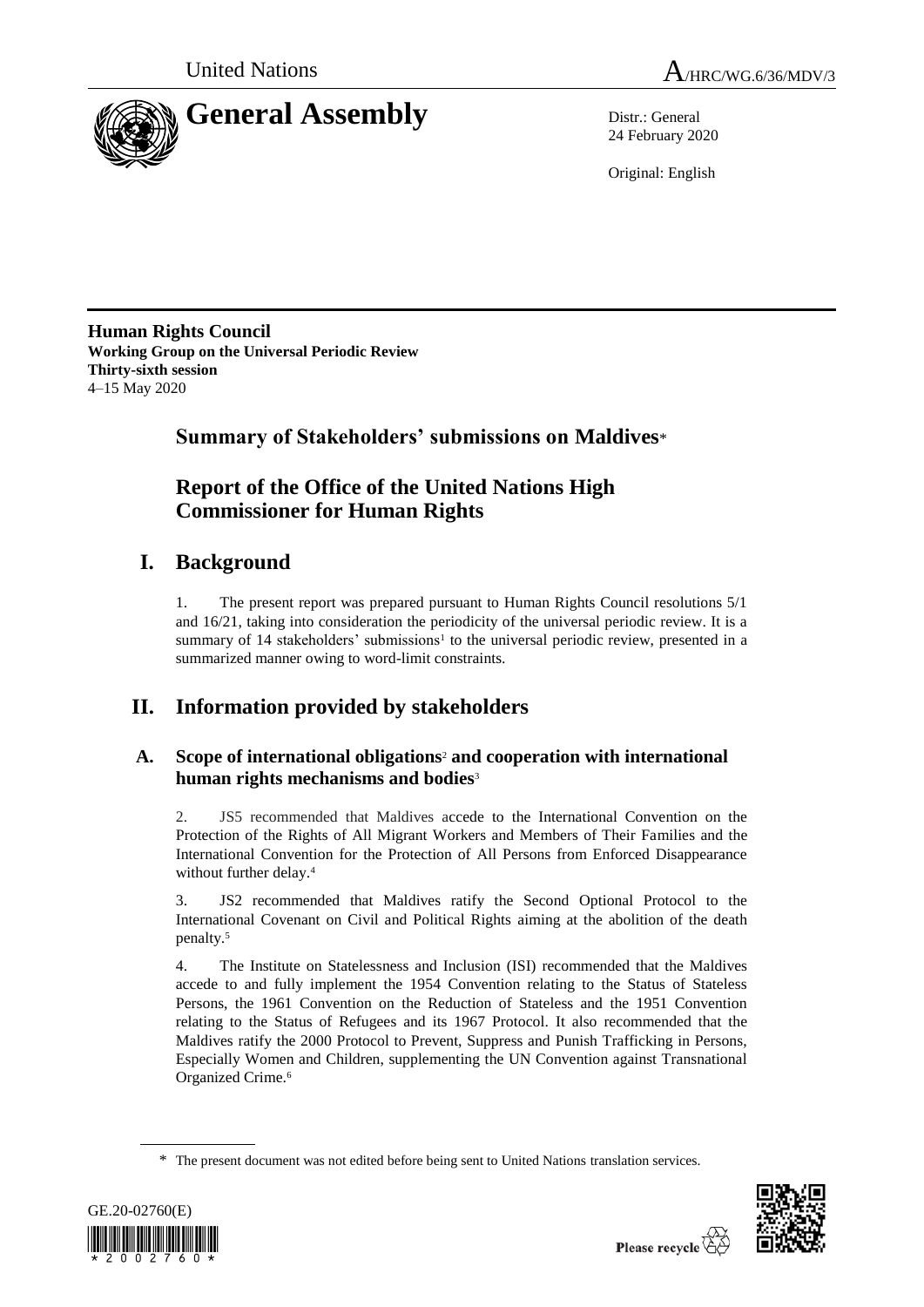5. ISI recommended that the Maldives withdraw its reservations to the International Covenant on Civil and Political Rights (on article 18 – freedom of thought, conscience and religion) and the Convention on the Rights of the Child (on all clauses related to adoption and article 14.1 - freedom of thought, conscience and religion). 7

6. JS5 recommended that Maldives withdraw the reservation to Article 16 of the Convention on the Elimination of All Forms of Discrimination against Women. 8

7. The International Campaign to Abolish Nuclear Weapons (ICAN) recommended that the Maldives signs and ratifies the UN Treaty on the Prohibition of Nuclear Weapons as a matter of international urgency. 9

8. JS4 recommended that the Government prioritise official visits by the: Special Rapporteur on the situation of human rights defenders; Special Rapporteur on the promotion and protection of the right to freedom of opinion and expression; and Special Rapporteur on the rights to freedom of peaceful assembly and of association.<sup>10</sup>

## **B. National human rights framework**<sup>11</sup>

9. The European Centre for Law and Justice (ECLJ) was concerned that the Maldives viewed Islam as an essential part of its national identity, and all freedoms and protections laid out in its Constitution came with a caveat that they existed only in so far as they did not violate or run contrary to "any tenet of Islam". As stated in the Constitution, "Maldives is a sovereign, independent, democratic republic based on the principles of Islam". Moreover, the Constitution the Maldives establishes Islam as "the religion of the State of the Maldives". Furthermore, it states that "Islam shall be the basis of all the laws of the Maldives. No law contrary to any tenet of Islam shall be enacted in the Maldives". As a result, members of minority religions are prohibited from publically practicing their faith out of fear that it may be viewed as "harming" the identity of the State.<sup>12</sup>

10. ECLJ recommended that the Maldives revise its Constitution to ensure that people of all faiths are permitted to become lawful and legal citizens. Excluding people from citizenship simply because of their religious affiliations subjects them to societal discrimination, and most importantly removes all rights and protections that should be guaranteed. 13

11. JS4 recommended that Maldives amend the 2003 Associations Act and the Regulation on Associations 2015/R180 to remove all undue restrictions on the freedom of association, in accordance with article 21 and 22 of the International Covenant on Civil and Political Rights. Consult meaningfully with civil society in any review of these laws and regulations. 14

12. JS4 recommended that Maldives repeal or amend all legalisation and decrees that unwarrantedly restrict and criminalise the legitimate work of human rights defenders, in line with the UN Declaration on Human Rights Defenders. 15

13. JS4 recommended that Maldives repeal all legislation that criminalise blasphemy, in conformity with article 19 of the International Covenant on Civil and Political Rights and review the 1994 Religious Unity Act and ensure amendments to the 2015 Anti-Terrorism Act comply fully with international standards and best practices on the freedom of expression. 16

14. JS4 recommended that the Maldives amend the Freedom of Peaceful Assembly Act 2013 in order to guarantee fully the right to the freedom of peaceful assembly, in conformity with international standards and best practices on the freedom of peaceful assembly, as put forward by the UN Special Rapporteur on the rights to freedom of peaceful assembly and of association in his 2012 report. 17

15. JS5 noted that, in the past four years, the Human Rights Commission of the Maldives (HRCM) has not made any progress in strengthening the institution and failed to take significant actions amid a human rights backslide. The HRCM suffers from a significant lack of resources and adequate training, particularly in its investigation department, which limits its ability to address human rights violations. The HRCM has also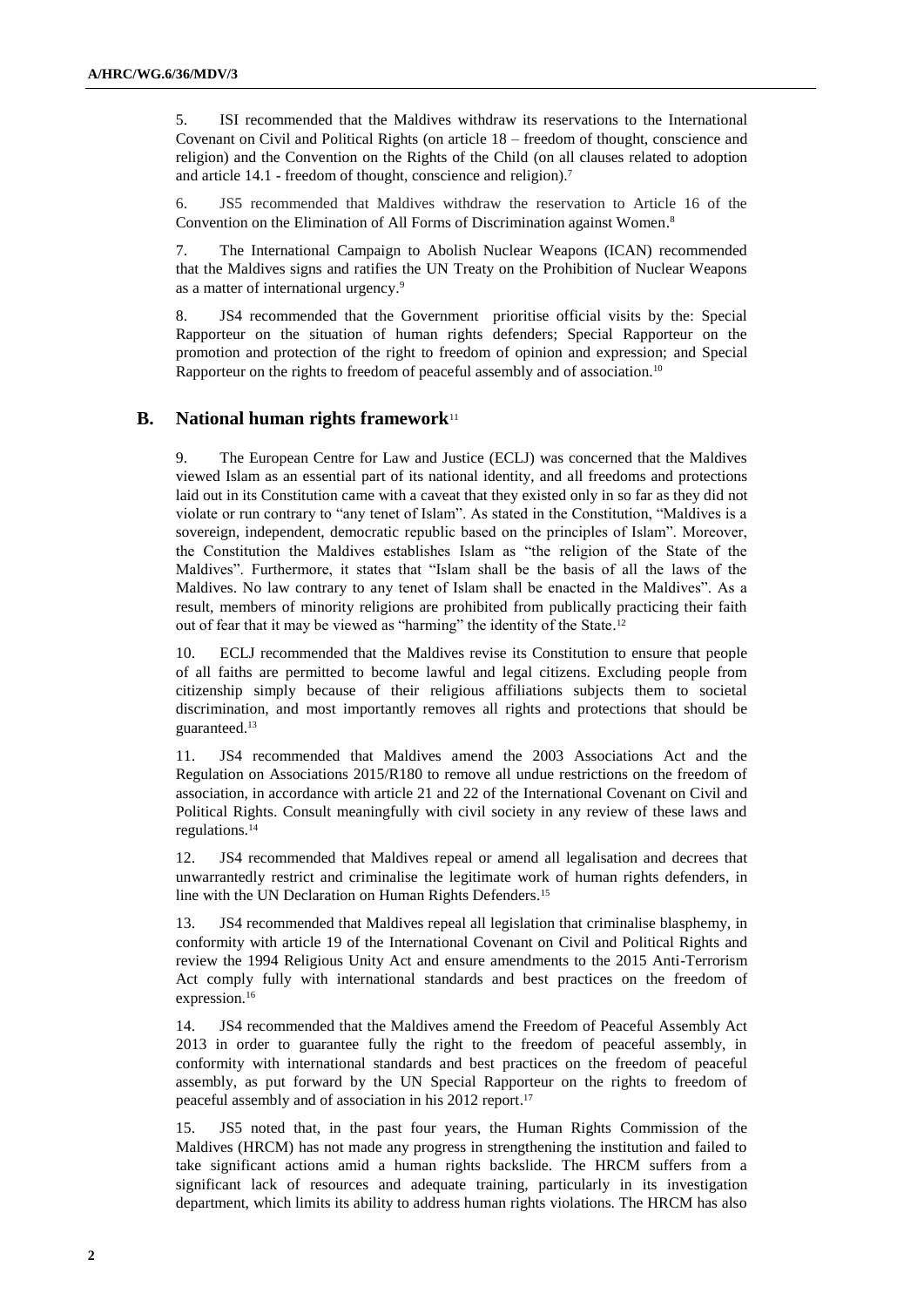neglected the work of human rights defenders in the Maldives and failed to ensure their protection, assistance, and access to the commission's resources. 18

16. JS5 recommended that the Maldives provide the National Human Rights Commission with the necessary human and financial resources to ensure it can establish an *ad hoc* focal point tasked with the protection of human rights defenders. The government should make necessary amendments to the Human Rights Commission of the Maldives Act to ensure the independence and impartiality of the HRCM's members in accordance with the Paris Principles.<sup>19</sup>

## **C. Implementation of international human rights obligations, taking into account applicable international humanitarian law**

### **1. Cross-cutting issues**

#### *Equality and non-discrimination*<sup>20</sup>

17. JS5 noted that despite the adoption of the Gender Equality Law by the People's Majlis in August 2016, there has been no tangible evidence of its implementation. During its second UPR, the Maldives received and accepted all 21 recommendations that called for the elimination of discrimination against women, including the recommendation that called for the adoption of gender equality legislation and measures aimed at promoting the participation of women in public affairs and decision-making. 21

18. JS5 also noted with concern that discrimination against women has rapidly increased with the growth of religious fundamentalism in the country. While the Constitution and relevant laws address non-discrimination, the relevant legal provisions are not systematically enforced. For example, following the nomination of two women as Supreme Court justices of the Maldives in August 2019, the Supreme Council of Islamic Affairs published a directive that stated that Islamic [Shari'a] law did not allow for women to hold positions as superior judges. Although the appointments were confirmed by the Parliament, no action was taken to correct the directive from the Supreme Council or to prevent future discriminatory directives.<sup>22</sup>

#### *Development, the environment, and business and human rights*<sup>23</sup>

19. The Human Rights Commission of the Maldives (HRCM) noted that, as a low lying island State, with the predicted global warming of 1.5°C between 2030 and 2050, Maldives was vulnerable to climate change induced hazards if no mitigation measures were taken. The adverse effects of climate change are already visible: mass coral bleaching episodes in 1998 and 2016, decrease in annual rainfall, variations in mean average temperature in the northern and southern parts of the country, and rising trend in sea level. Unsustainable development efforts have further exacerbated the effects of climate change. Climate Change Bill currently underway is administrative rather than fostering climate resilience.<sup>24</sup>

20. While cases related to environment lodged at HRCM are considerably less, the violations observed in the cases reported are alarming. The current justice system does not adequately address environmental loss and damage. The system lacks capacity to compensate for natural eco-system loss. HRCM recommended that the Maldives include measures towards fostering climate resilience in the Climate Change Bill; allocate sufficient funding and resources for waste management centers to work towards a zero waste model; and raise awareness on environment and climate change in a rights perspective. 25

#### *Human rights and counter-terrorism*<sup>26</sup>

21. HRCM noted with concern that youth were susceptible to engagement in extremist rhetoric and authorities have failed to effectively address the spreading of religious extremist ideologies and xenophobia. A number of Maldivians have travelled abroad to join militant groups. As some of them are looking to return back, this poses a human rights dilemma that the country needs to urgently address. Extremist groups are accused of the murder of a lawmaker, a journalist and a blogger. A Maldivian who is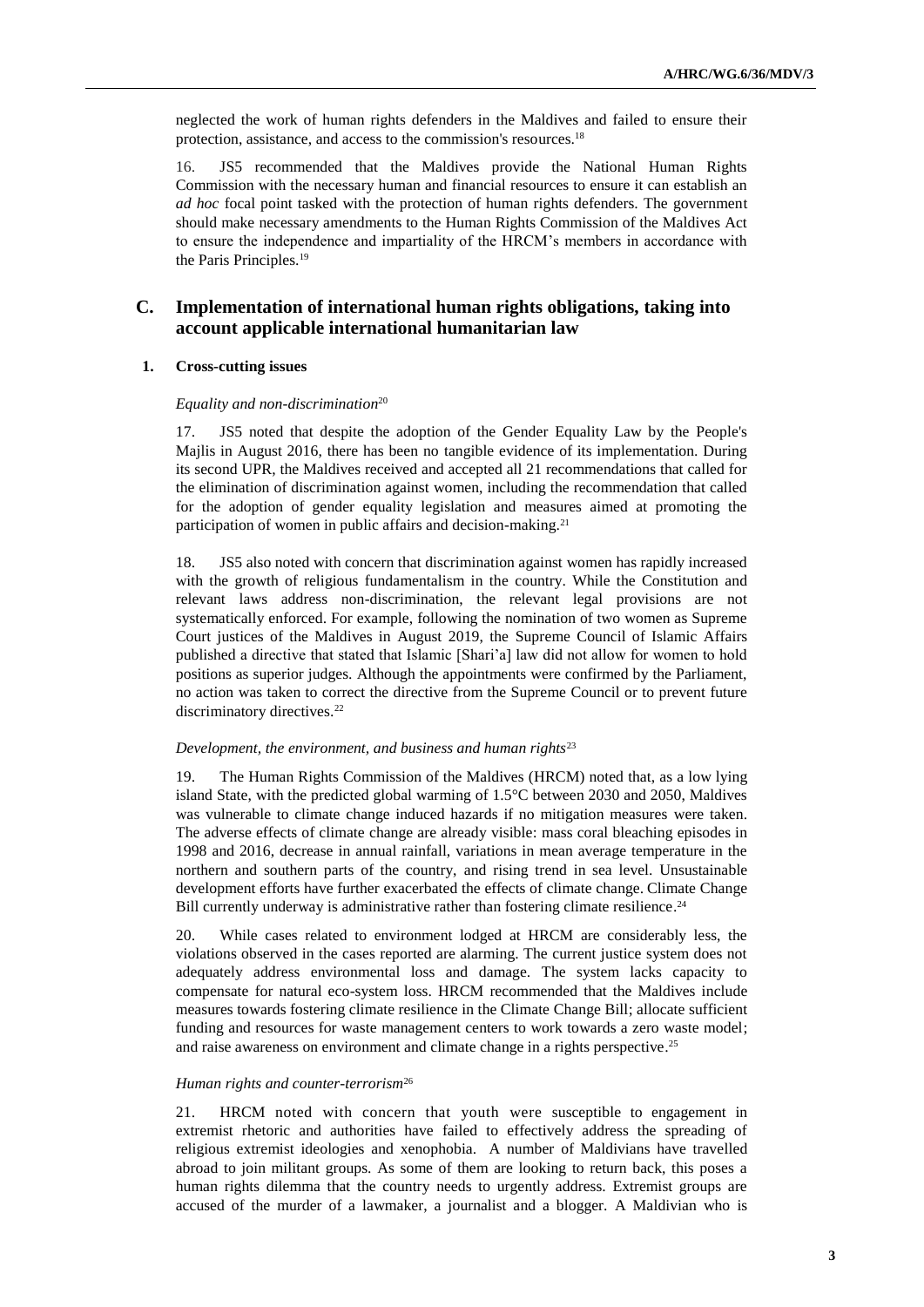working as an ISIS-K recruiter is included in the US terrorist list. While there is a significant need for counter terrorism and de-radicalization, the existing law is predominantly used as a means to suppress political opponents. 27

22. HRCM recommended that the Maldives revise the anti-terrorism law to guarantee human security and uphold human rights principles; ensure that de-radicalization, rehabilitation and reintegration programs are structured and mandatory; ensure that deradicalization, rehabilitation and reintegration programs are developed and implemented in a way that guarantee human security and uphold human rights principles; and mitigate legal and social issues arising from out of court marriages.<sup>28</sup>

23. JS4 noted that the previous government used the 2015 Anti-Terrorism Act, with its overly broad and ambiguous provisions, to prosecute government critics. The law includes as acts of terrorism "disrupting public services" for the purpose of "exerting an undesirable influence on the government or the state." Of the scores of opposition figures and activists detained during the 2018 state of emergency, most were charged with committing "acts of terrorism". 29

24. JS4 stated that amendments to the anti-terrorism law made in September 2019 have raised free speech and due process concerns. Amendments include clauses on the possession of photos and literature deemed supportive of terrorism and giving wider discretion to the police, including powers to arrest suspects and enter a private property without a court warrant.<sup>30</sup>

### **2. Civil and political rights**

#### *Right to life, liberty and security of person*<sup>31</sup>

25. JS2 noted that the Maldives did not support nor implement recommendations received during the last review to abolish, place a ban on, or take measures to prohibit the application of death sentences. It also noted that the Maldives did not support recommendations received to maintain the moratorium on the application of death penalty with a view to abolishing it. But in November 2018, the administration of President Ibrahim Mohamed Solih announced that the Maldives would maintain its moratorium on the death penalty. 32

26. JS2 recommended that the Maldives commute the death sentences to terms of imprisonment for all people on death row who were sentenced to death for crimes committed while under the age of 18 and impose a formal moratorium on the death penalty with a view to its eventual abolition.<sup>33</sup>

#### *Administration of justice, including impunity, and the rule of law*<sup>34</sup>

27. JS2 noted that, although the law in the Maldives provided for an independent judiciary, the judiciary was not completely independent or impartial, and was subject to political influence. In addition, there have been numerous allegations of judicial impropriety and abuse of power, including cases in which the Supreme Court has attempted to control the lower courts to further the interests of the government. Many judges are appointed for life terms who hold only a certificate in Sharia law, but not a law degree. Most magistrate judges in the country cannot interpret common law or Sharia law because they lack adequate English or Arabic language skills. An estimated one-quarter of the Maldives' 183 judges even had criminal records.<sup>35</sup>

28. JS5 stressed that, as part of the new government's full legal audit of anti-democratic laws adopted by the previous administration, the People's Majlis has undertaken a process of amending existing legislation related to the administration of justice, including the Judicature Act and the Judges Act. These two laws contain regressive provisions, such as lowering the criteria to become a judge and granting lifetime tenure for certain judges. The Attorney General has announced work on several legislative projects. However, the content of these proposed laws has not been revealed to civil society or the public.<sup>36</sup>

29. JS1 stressed that a presidential commission on enforced disappearances and murders, created in 2018, has made significant progress in identifying individuals suspected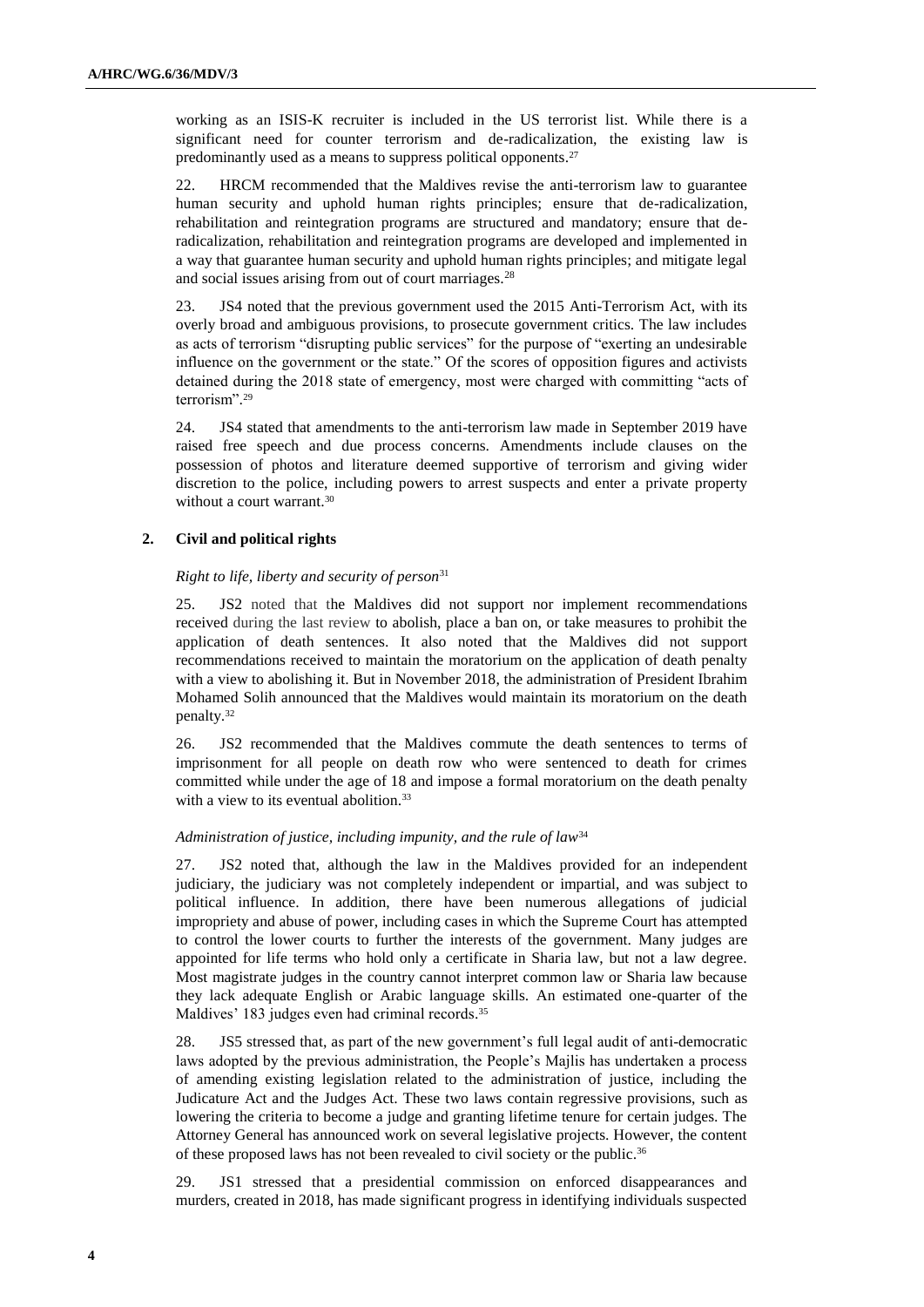of involvement in Rilwan's abduction and killing, as well as government interference in the subsequent investigation. However, this progress must lead to prosecution of all those involved in the attack, including those who may still be working in government or law enforcement. Likewise, the commission must investigate and identify those responsible for the attacks on Hilath, Ali, and Rasheed, and prosecute the perpetrators. 37

#### *Fundamental freedoms*<sup>38</sup>

30. ADF International noted with concern that the Maldives had an entity to regulate and manage religious affairs: the Ministry of Islamic Affairs (MIA). Favoritism for one religious group in the Maldives and lack of freedom to worship freely are consequences of a nation who has some of the most restrictive laws and policies towards religious freedom in the world. Citizens are almost guaranteed to be imprisoned, pay hefty fines, or be put to death if they shared about any religious experience or thought contradicting Islam or MIA standards. 39

31. ECLJ noted that, in the Maldives, the Ministry of Islam Affairs (MIA) was responsible for controlling and regulating virtually all aspects of religious life within the country. All other religions are prohibited from operating places of worship, distributing religious material, proselytising, or generally promoting a religion other than Sunni Islam. Propagation of any religion other than that of Islam is a criminal offense punishable by house arrest or 2-5 years in prison.<sup>40</sup>

32. ADF International recommended that the government safeguard the right to freedom of religion or belief in the Maldives, both in law and in practice, for adherents of all religions, and root out all cases of religious persecution and exploitation of laws against members of religious minorities. It also recommended that the right to freedom of thought, conscience and religion is duly recognized and respected in accordance with relevant international human rights law, and to decriminalize apostasy and blasphemy. 41

33. JS1 noted with concern that the Maldives saw a spate of religiously-motivated attacks that targeted writers who were popular on social media from the years 2012 to 2017. These included blogger and former editor of Haveeru, Ismail Khilath Rasheed (known as Hilath) who survived an attempt on his life in June 2012; Afrasheem Ali, a former member of parliament, killed in October 2012; Ahmed Rilwan Abdulla, killed in 2014; and Yameen Rasheed, killed in April 2017<sup>42</sup>. ISI recommended that the Government reform Maldivian law to remove all provisions that discriminate on the basis of religion.<sup>43</sup>

34. JS1 recommended that the Maldives robustly investigate attacks on human rights defenders and bloggers, and prosecute all those involved, including those who may still be working in government or law enforcement and order the presidential commission on enforced disappearances and murders to investigate and identify those responsible for the attacks on Hilath, Ali, and Rasheed, and prosecute the perpetrators. <sup>44</sup> ADF International recommended to safeguard the rights to freedom of opinion and expression as required under international law. 45

#### *Prohibition of all forms of slavery*<sup>46</sup>

35. ISI stated that the country was more widely known as a popular tourist destination. Despite the introduction of anti-trafficking laws, the Maldives' trafficking profile remains raised, with persons forced into the jurisdiction, and the country is a source of trafficked persons, both with regard to forced labour and sex trafficking. More recently concern has been expressed that the current trafficking laws were not reflective of the Protocol to Prevent, Suppress and Punish Trafficking in Persons (2000 UN TIP Protocol), with those laws failing to implement "standard operating procedures" for victim identification and protection. It recommended that further improvements to local laws appear necessary to address the risk of the Maldives as a location for human trafficking and forced labour, including steps to address potential corruption. 47

36. Transparency Maldives (TM) noted with concern that the anti-trafficking National Steering Committee (NSC) formed under the Prevention of Human Trafficking Act has not met since 2017, and has not submitted annual reports as obligated under the law. In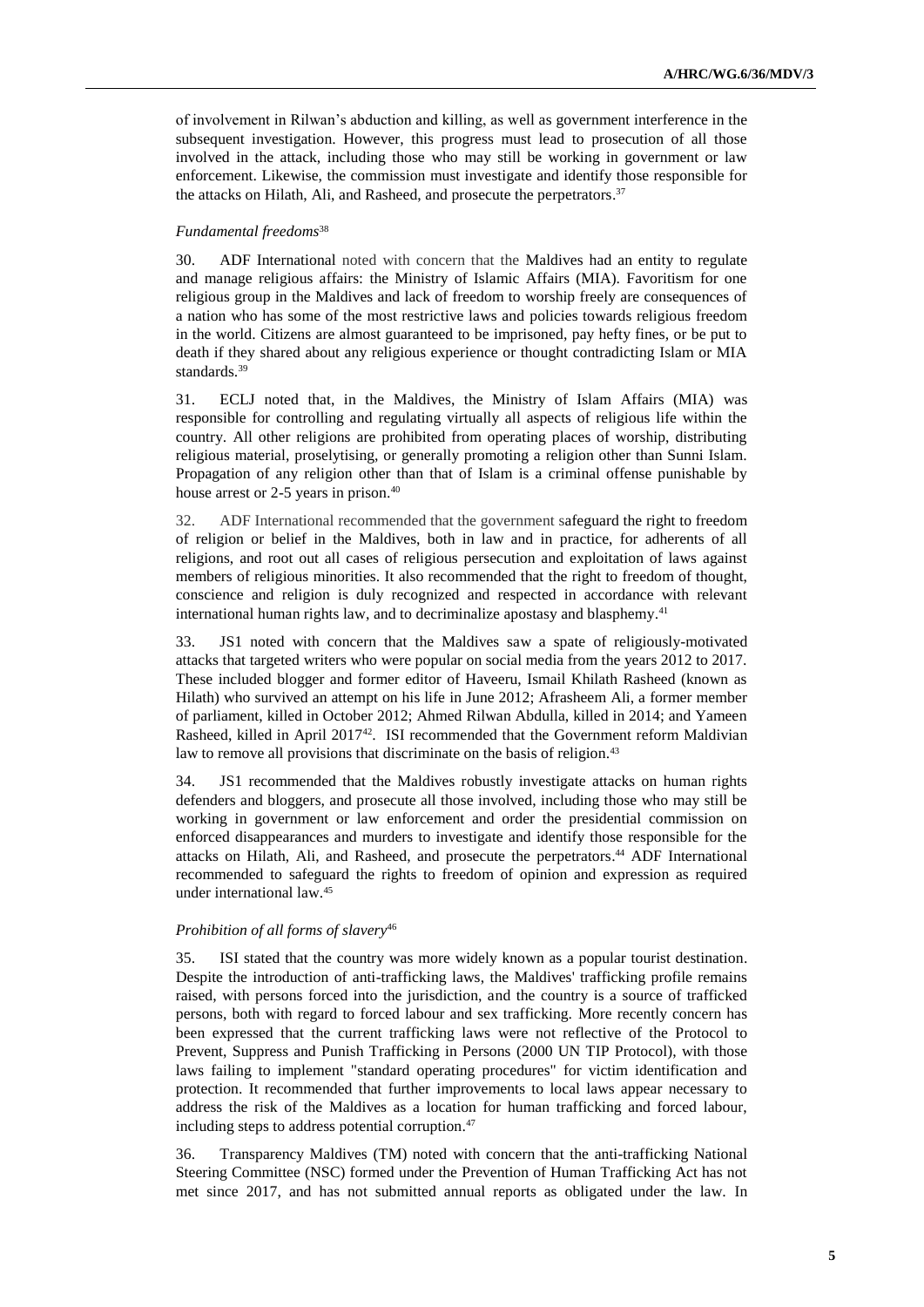addition, the definition of human trafficking in the State's trafficking law does not conform to the 2000 UN TIP Protocol, as it requires movement of the victim. 48

37. TM recommended that the Maldives improve the implementation of the Prevention of Human Trafficking Act and expedite amendments to bring it in line with international standards. 49

#### *Right to privacy*

38. JS1 noted that, in 2017, the Maldives released a new digital identification card for citizens, which combined health, insurance, banking/payments, and a passport, in addition to a national identification. It is imperative that digital identity systems, particularly those backed by the State's resources and legal powers, are designed around sound principles of governance, data protection, privacy and security. JS1 recommended that the Maldives improve its human rights record and treatment of digital rights in several areas, including privacy and data protection. 50

#### **3. Economic, social and cultural rights**

#### *Right to an adequate standard of living*

39. HRCM noted that development efforts have been significantly centralized, resulting in a 38 percent of the total population living in the capital city Male' making it extremely overcrowded. As a result, there is a housing crisis in Male' and people who have internally migrated are forced to depend on expensive private housing: 63 percent of the households in Male' live on rent; 31 percent of monthly household expenditure is spent on rent; 40 percent of the average income per person is spent on rent; and 71 percent of the households in Male' receive an income from rented buildings. Social housing is costly compared to the average income.

40. HRCM recommended that the Government provide affordable social housing; enact the Tenancy Bill and strengthen regulatory framework on rights of tenants; revise and enforce the Building Code and the Construction Act, and ensure regular monitoring and compliance with the Act. 51

#### *Right to health*<sup>52</sup>

41. HRCM recommended that the Maldives establish a national emergency medical service throughout the country for the full utilization of health care delivery system, and strengthen healthcare system across the nation; increase budget allocation for preventive health care; ensure availability of quality mental health care throughout the country; enact the Mental Health Bill, Medical Negligence Bill, Patient Rights Bill, Occupational Health and Safety Bill and relevant Regulations; strengthen policies and platforms to ensure access to sexual reproductive health information and services for youth; mitigate the rising trend in anti-vaccination; and equip health facilities with forensic medical experts. 53

42. JS3 highlighted that a disturbing development was the mandatory requirement in the National Standards for Family Planning Services (2017) for spousal written consent for surgical sterilisation, for both women and men in the Maldives. While this may appear gender-equitable or neutral on paper, the prevalence of surgical sterilisation as a family planning method is disproportionately high among women. Considering the socio-cultural patriarchal context of the Maldives, the mandatory requirement for women to obtain spousal consent to access sterilisation as a family planning method can be construed as an indirect barrier to women's bodily autonomy and right to make decisions about her body and her sexual and reproductive health (SRH).<sup>54</sup>

43. JS5 stressed that during its second UPR, the Maldives also accepted one recommendation that called on the authorities to enhance access to reproductive health services, especially for adolescents and youth, and unmarried women. Despite these commitments, adolescents and young unmarried women in the Maldives continue to be excluded from access to essential sexual and reproductive health (SRH) education, information, services, and products. This exclusion has a negative impact on their rights to bodily autonomy and their physical and mental health wellbeing.<sup>55</sup>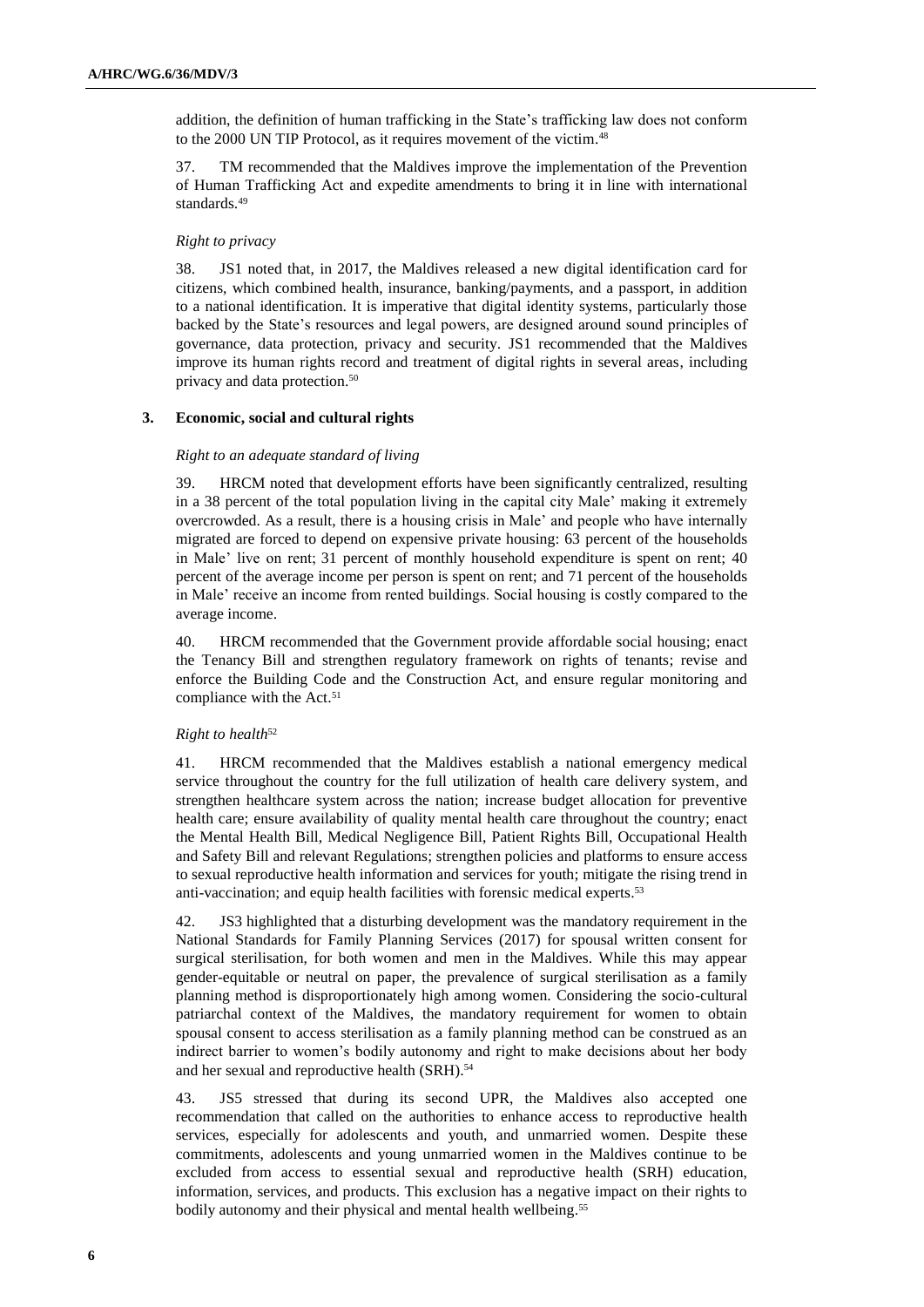44. JS5 recommended that the Maldives develop a plan and allocate budgets to set up SRH clinics in existing health centers and hospitals in every atoll to provide easy access to SRH education, information, and services; strengthen existing healthcare systems to address any discrimination in the provision of sexual and reproductive health services, including family planning services on the basis of marriage and nationality; and remove mandatory spousal consent for long-term methods of family planning from the national standards.<sup>56</sup>

#### *Right to education*<sup>57</sup>

45. HRCM noted with concerns that the rights to education was yet to be fully realized within school system for children with severe and multiple disabilities. While institutions outside of Male' are not equipped to identify children with disabilities, schools do not have adequate resources to provide effective specialized education for children with most types of disabilities. While families of children with disabilities are forced to migrate to Male in order to seek educational opportunities, the move is costly and logistically challenging. In addition, prevalent social norms also create barriers for children with disabilities, as many parents believe that education is unnecessary for them. It recommended that the Maldives ensure education for all children with disabilities. 58

#### **4. Rights of specific persons or groups**

#### *Women*<sup>59</sup>

46. JS3 recommended that the government address the issue of conservative and radical narratives that undermine equality and equity between men and women in Islam; and ensure unity, stability, health and wellbeing of the family unit and society at large by upholding the fundamental rights of all people as enshrined in the Maldives Constitution and international human rights obligations. <sup>60</sup> HRCM recommended enforcing implementation of Gender Equality Law to ensure gender equity; and establishing legislative quotas as an affirmative action to achieve gender equality.<sup>61</sup>

47. JS6 also noted with concern the regressive influences of religious radicalisation on women's fundamental human rights in the Maldives. A *fatwa* endorsing female genital mutilation (FGM) was issued in 2014 by a senior member of the Fiqh Academy, a nonlegal body attached to the Ministry of Islamic Affairs which makes religious rulings. The fatwa claimed that "FGM is one of the five things that are part of fitrah, or nature." Local civil society organisation Maldivian Democracy Network (MDN) has produced a study documenting religious radicalisation in the Maldives, and has identified detailed developments including the endorsement of FGM and marital rape in these narratives which specifically undermined the human rights of women. The same cleric was reported to have condemned the conditional criminalisation of marital rape in the Sexual Offences Act passed in 2014. 62

48. JS5 recommended that the Maldives allocate adequate human and financial resources to realize the full implementation of 2012 Domestic Violence Prevention Act; develop and deliver training for judges to appropriately deal with cases involving genderbased violence victims and survivors; increase the number of female judges to bridge the existing gender gap to improve justice services to gender-based violence survivors; and amend the Criminal Code to remove flogging as a punishment for sexual relations outside marriage.<sup>63</sup>

49. HRCM recommended that the Maldives review, amend and enforce Domestic Violence Prevention Act; criminalize domestic violence as separate criminal offence; enforce legislative provisions on protection of victims; strengthen existing mechanism for reporting domestic violence cases identified through the health systems; and establish a system for rehabilitation and reintegration of victims and offenders.<sup>64</sup>

50. Hope for women (HFW) conducted the survey on the implementation of Sexual Abuse and Harassment Prevention Act (16/2014) from January - November 2018. Major findings of the survey include: (i) Lack of training provided on the rights of the act or the behaviors listed in the act as harassment for members appointed to the committees created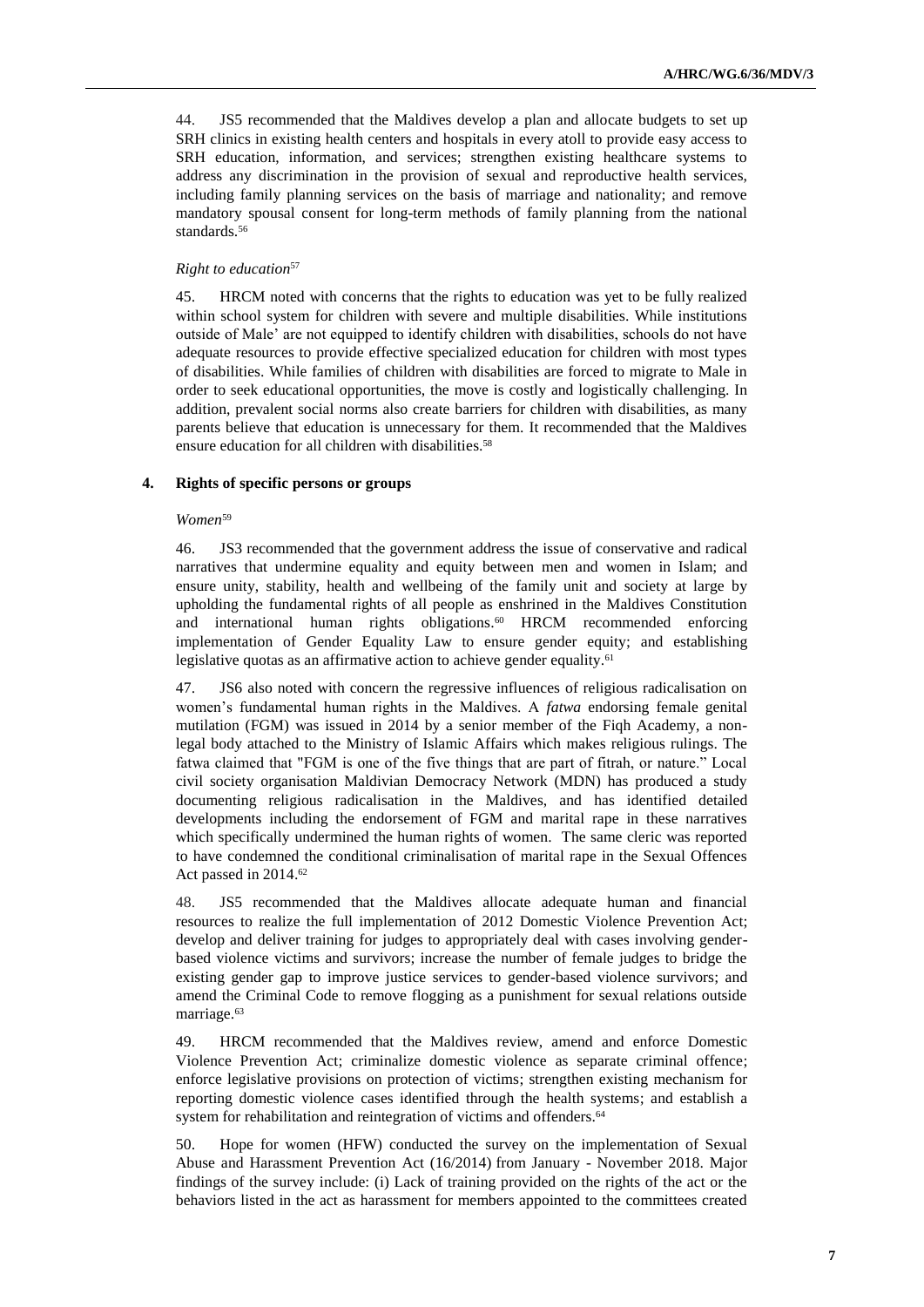under the act; (ii) Lack of awareness on the act for employees and for visitors of the institutions; (iii) from 2014 to 2018, all 21 line ministries combined, there was only three cases filed under the act; (iv) Only 38% institutions have policy and procedure on reporting and the committee created under the act registered in tribunal. 65

51. HFW recommended that members of the committee need to understanding the nature of relationships in their work environments and help set clear boundaries at work among coworkers. The Act need to be revised to clearly identify a monitoring body under the act to increase accountability. There is a need to increase awareness on the act for all employees to accept that the act is relevant for all and not just civil servants or private sector and to enforce close monitoring under the act in all areas of employment.<sup>66</sup>

#### *Children*<sup>67</sup>

52. HRCM recommended that the Maldives abolish child marriages; enact the evidence bill, child rights bill, education bill and witness protection bill; strengthen coordination and commitment amongst stakeholders dealing with child abuse and treatment and rehabilitation measures of victims; and ensure that those institutions that accommodate children under State care report all cases of torture to HRCM. It also recommended that the Maldives enact the Juvenile Justice Bill; establish effective rehabilitation mechanisms; eliminate administrative detention of children as per article 37(b) of CRC; and ensure that mechanisms are established to protect juveniles from torture, cruel, inhumane, degrading treatment or punishment. 68

53. The Global Initiative to End All Corporal Punishment of Children (GIEACPC) stated that, in the Maldives, corporal punishment of children was still lawful, despite repeated recommendations to prohibit it by the Committee on the Rights of the Child, the Human Rights Committee, the Committee Against Torture and the Committee on the Elimination of Discrimination Against Women. It expressed hope that the UPR Working Group will note with concern the legality of corporal punishment of children in the Maldives, and that States will raise the issue during the review in 2020 and make a specific recommendation to enact legislation as a matter of priority to explicitly prohibit all corporal punishment of children in all settings. 69

54. ISI noted that despite an obligation to immediately register all births, registered births would tend to only include children born of Muslim parents. Consequences of unregistered births are long-term and include denial of education, as the government requires identity documents in order for children to participate in schooling or access to government services. It recommended that all children born in the Maldives are registered at birth without discrimination, including children whose parents are non-Muslim.<sup>70</sup>

#### *Persons with disabilities*<sup>71</sup>

55. HRCM was concerned that disability rights were not adequately mainstreamed into government policies and action plans and as a result persons with disabilities had limited access to public services, healthcare, education, employment, transport, public spaces and buildings including mosques. Services accessible to persons with disabilities are mostly limited to Male' and the infrastructure, travel expenses and living conditions in Male' make it difficult for people from outside of Male' to seek those services. The monthly financial benefit of \$130 given to people with disabilities is not a sufficient allowance to enhance their standard of living. 72

56. HRCM recommended that the Maldives mainstream disability rights into government policies and action plans; ensure that people with disabilities have equal access to education, employment and healthcare without any discrimination; revise the Disability Act and ensure its full implementation; ensure proper functioning of Disability Council; and guarantee that people with disabilities have access to all public places including mosques.<sup>73</sup>

#### *Minorities*

57. ECLJ stated that in its 2019 World Watch List Report on religious freedom issues around the world, Open Doors ranked the Maldives as the 14<sup>th</sup> worst place to live for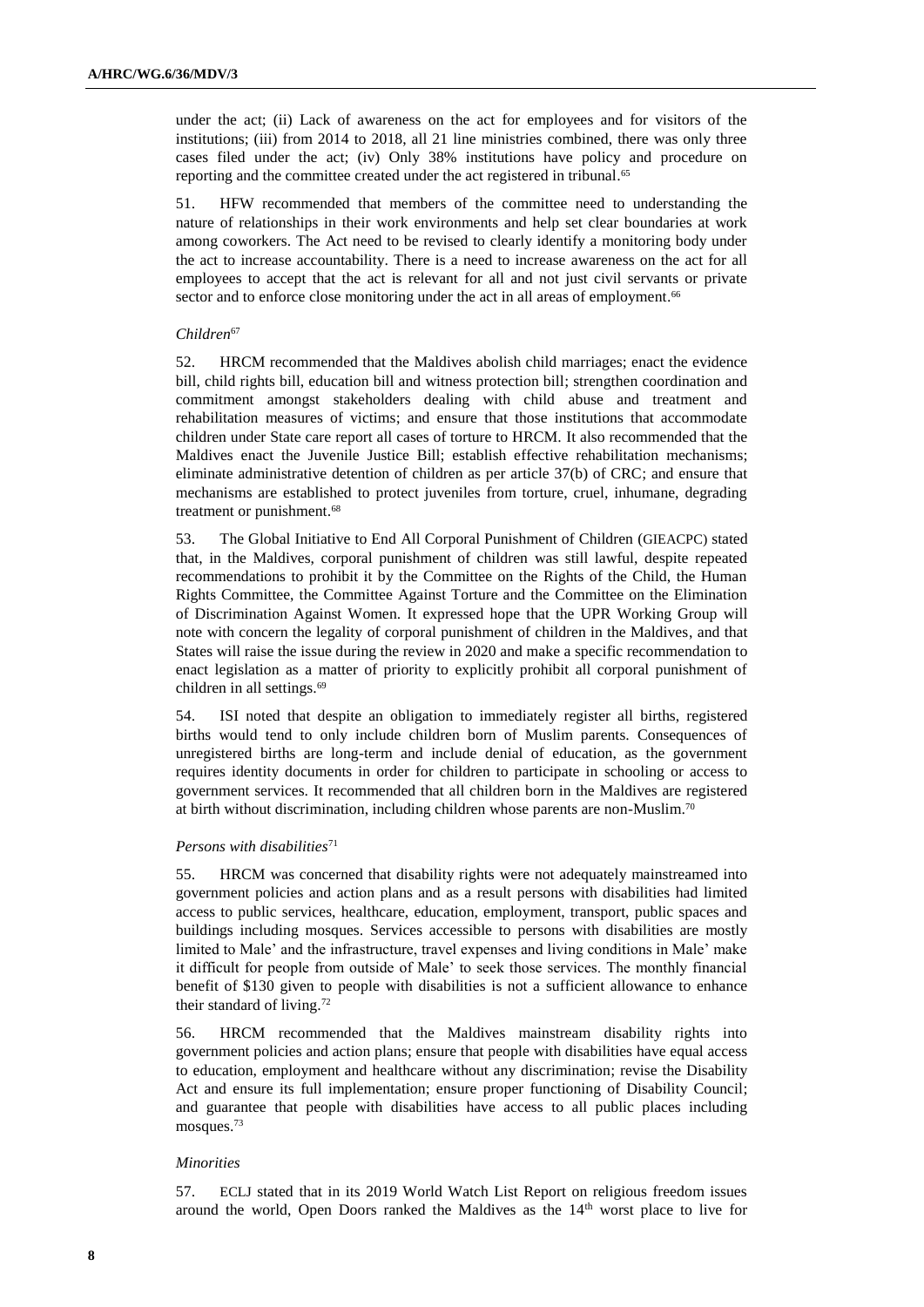Christians because of Constitutional and legal provisions that serve to create a homogenous society where non-Muslims are prevented from even becoming citizens. Accordingly, these provisions have resulted in extreme prejudice against Christians and other minority religions and clearly prohibit the free exercise of religion for all but practitioners of Sunni Islam. 74

### *Migrants*<sup>75</sup>

58. Hope for Women (HFW) noted that female migrant workers were one of the most vulnerable groups in the Maldives, due to their large numbers (documented and undocumented), their negative experiences with the Maldives justice system, language barriers, lack of awareness regarding Maldivian laws, and the difficulties faced when seeking legal counsel. Most female migrant workers are not aware of the rights and protection they are entitled to under Maldivian law. This may prevent the victims from coming forward and reporting cases of violence against them. 76

59. HFW stressed that it is important to conduct mandatory awareness raising sessions, and develop policies to make the governing bodies responsible for ensuring a good quality of life for them. In addition to this, the Maldivian government needs to move forward with the ratification of migrant workers convention, as it is a major step towards promoting equality and protecting the rights of migrant workers.<sup>77</sup>

60. JS5 noted that no progress has been made in the protection of migrant workers from violence. A trend of xenophobia and intolerance towards other nationals, including migrant workers, has been observed among the general public. In the case of migrant workers, instances of intolerance have occurred despite the fact that these persons are of Muslim faith. Despite actions by human rights groups to raise this issue, the government has not addressed the xenophobic attacks on migrant workers, the discrimination in laws and regulations against them, and the general ill-tolerance towards migrant workers by the general public. In May 2019, the Prison Audit Report found that migrant workers were subjected to highly discriminatory conditions in detention centers and prisons.<sup>78</sup>

61. JS5 recommended that the Maldives adopt and implement legislation to ensure the protection of migrant workers from xenophobic and racial discrimination, and the prevention of discrimination against them and take effective measures to prohibit exploitative labor practices against migrant workers and afford them all rights assured in the Employment Act. 79

62. TM recommended to strengthen mechanisms for handling labour related complaints to make it more accessible to migrant workers.<sup>80</sup>

#### *Stateless persons*

63. ISI noted that the legal framework for nationality in the Maldives could be found in the Constitution, which contained a provision that all Maldivians should be Muslims, therefore imposing a citizenship criteria that was discriminatory on the basis of religion and excluding non-Muslims from obtaining citizenship. The retention of such a Constitutional provision undermines the right to a nationality and is contrary to principles of international law, which prohibits discrimination in relation to the right to a nationality.<sup>81</sup> ISI also recommended that the Government reform article 9(d) of the Maldivian Constitution, which bars non-Muslims from being Maldivian citizens. 82

*Notes*

 $1$  The stakeholders listed below have contributed information for this summary; the full texts of all original submissions are available at: [www.ohchr.org.](http://www.ohchr.org/) *Civil society Individual submissions:*

ADF International Geneva (Switzerland);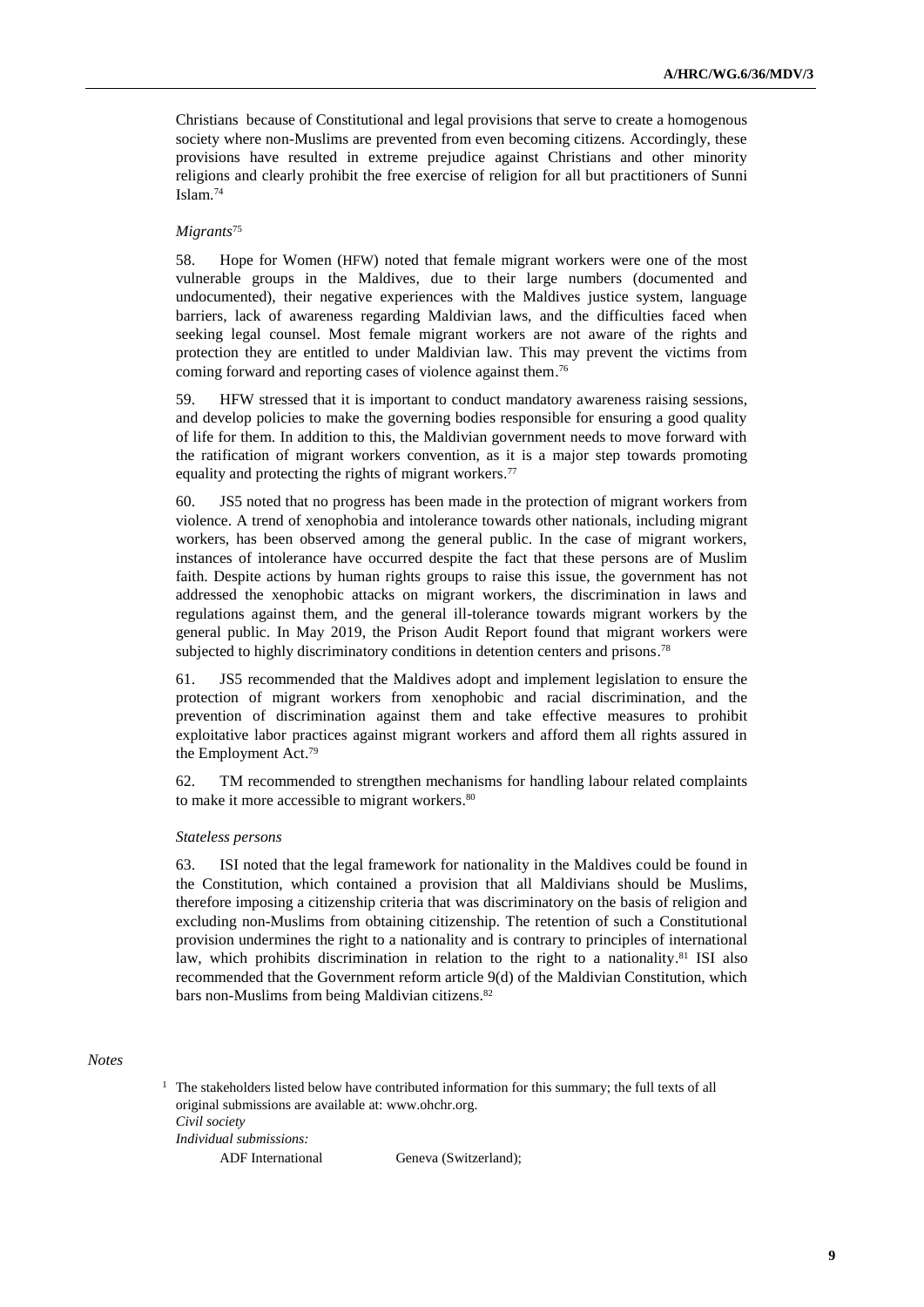|   | <b>ECLJ</b>                                                | The European Centre for Law and Justice, Strasbourg<br>(France);                                                     |
|---|------------------------------------------------------------|----------------------------------------------------------------------------------------------------------------------|
|   | <b>GIEACPC</b>                                             | Global Initiative to End All Corporal Punishment of Children<br>London (United Kingdom of Great Britain and Northern |
|   |                                                            | Ireland);                                                                                                            |
|   | <b>HFW</b>                                                 | Hope for Women, Male (Maldives);                                                                                     |
|   | <b>ICAN</b>                                                | International Campaign to Abolish Nuclear Weapons, Geneva                                                            |
|   |                                                            | (Switzerland);                                                                                                       |
|   | ISI                                                        | Institute on Statelessness and Inclusion, Eindhoven                                                                  |
|   |                                                            | (Netherlands);                                                                                                       |
|   | TM                                                         | Transparency Maldives, Male (Maldives).                                                                              |
|   | Joint submissions:                                         |                                                                                                                      |
|   | JS <sub>1</sub>                                            | Joint submission 1 submitted by: Access Now and the                                                                  |
|   |                                                            | Committee to Protect Journalists, New York (United States of                                                         |
|   |                                                            | America);                                                                                                            |
|   |                                                            |                                                                                                                      |
|   | JS2                                                        | Joint submission 2 submitted by: The Advocates for                                                                   |
|   |                                                            | Human Rights and the World Coalition Against the Death                                                               |
|   |                                                            | Penalty, Minneapolis (United States of America);                                                                     |
|   | JS3                                                        | Joint submission 3 submitted by: The Society for Health                                                              |
|   |                                                            | Education (SHE) in collaboration with the International                                                              |
|   |                                                            | Planned Parenthood Federation (IPPF) and Sexual Rights                                                               |
|   |                                                            | Initiative (SRI), New York (United States of America);                                                               |
|   | JS4                                                        | Joint submission 4 submitted by: CIVICUS: World                                                                      |
|   |                                                            | Alliance for Citizen Participation, Voice of Women Maldives                                                          |
|   |                                                            | and the Asian Forum for Human Rights and Development                                                                 |
|   |                                                            | (FORUM-ASIA), Johannesburg (South Africa);                                                                           |
|   | JS5                                                        | Joint submission 5 submitted by: International                                                                       |
|   |                                                            | Federation for Human Rights (FIDH), Maldivian                                                                        |
|   |                                                            | Democracy Network (MDN) and Uthema, Paris                                                                            |
|   |                                                            | (France);                                                                                                            |
|   | JS <sub>6</sub>                                            | Joint submission 6 submitted by: Society for Health                                                                  |
|   |                                                            | Education (SHE), International Planned Parenthood                                                                    |
|   |                                                            | Federation (IPPF) and Sexual Rights Initiative (SRI), Male                                                           |
|   |                                                            | (Maldives).                                                                                                          |
|   | National human rights institution:                         |                                                                                                                      |
|   | <b>HRCM</b>                                                | Human Rights Commission of the Maldives, Male, Maldives.                                                             |
|   | $2$ The following abbreviations are used in UPR documents: |                                                                                                                      |
|   | <b>ICCPR</b>                                               | International Covenant on Civil and Political Rights:                                                                |
|   | <b>ICCPR-OP2</b>                                           | Second Optional Protocol to ICCPR, aiming at the abolition of                                                        |
|   |                                                            | the death penalty;                                                                                                   |
|   | <b>CEDAW</b>                                               | Convention on the Elimination of All Forms of Discrimination                                                         |
|   |                                                            | against Women;                                                                                                       |
|   | <b>CRC</b>                                                 | Convention on the Rights of the Child;                                                                               |
|   | <b>ICRMW</b>                                               | International Convention on the Protection of the Rights of All                                                      |
|   |                                                            | Migrant Workers and Members of Their Families;                                                                       |
|   | <b>ICPPED</b>                                              | International Convention for the Protection of All Persons                                                           |
|   |                                                            | from Enforced Disappearance.                                                                                         |
|   |                                                            | <sup>3</sup> For relevant recommendations see A/HRC/30/8, paras. $141.15-19$ , $141.22$ , $143.1-25$ , $143.30-32$ , |
|   | 144.1-3, 144.16-21.<br><sup>4</sup> JS5, pp. 8 and 13.     |                                                                                                                      |
| 5 | JS2, para. 31.                                             |                                                                                                                      |
|   | $6$ ISI, para. 33.                                         |                                                                                                                      |
|   | $7$ Ibid.                                                  |                                                                                                                      |
| 8 | JS5, p. 5.                                                 |                                                                                                                      |
| 9 | ICAN, p. 1.                                                |                                                                                                                      |
|   | <sup>10</sup> JS4, para. 6.5.                              |                                                                                                                      |

<sup>11</sup> For relevant recommendations see A/HRC/30/8, paras. 141.1–7, 141.99, 143.26–29, 143.57–58, 144.4–5, 144.9, 144.49.

<sup>12</sup> EC L J, para. 6.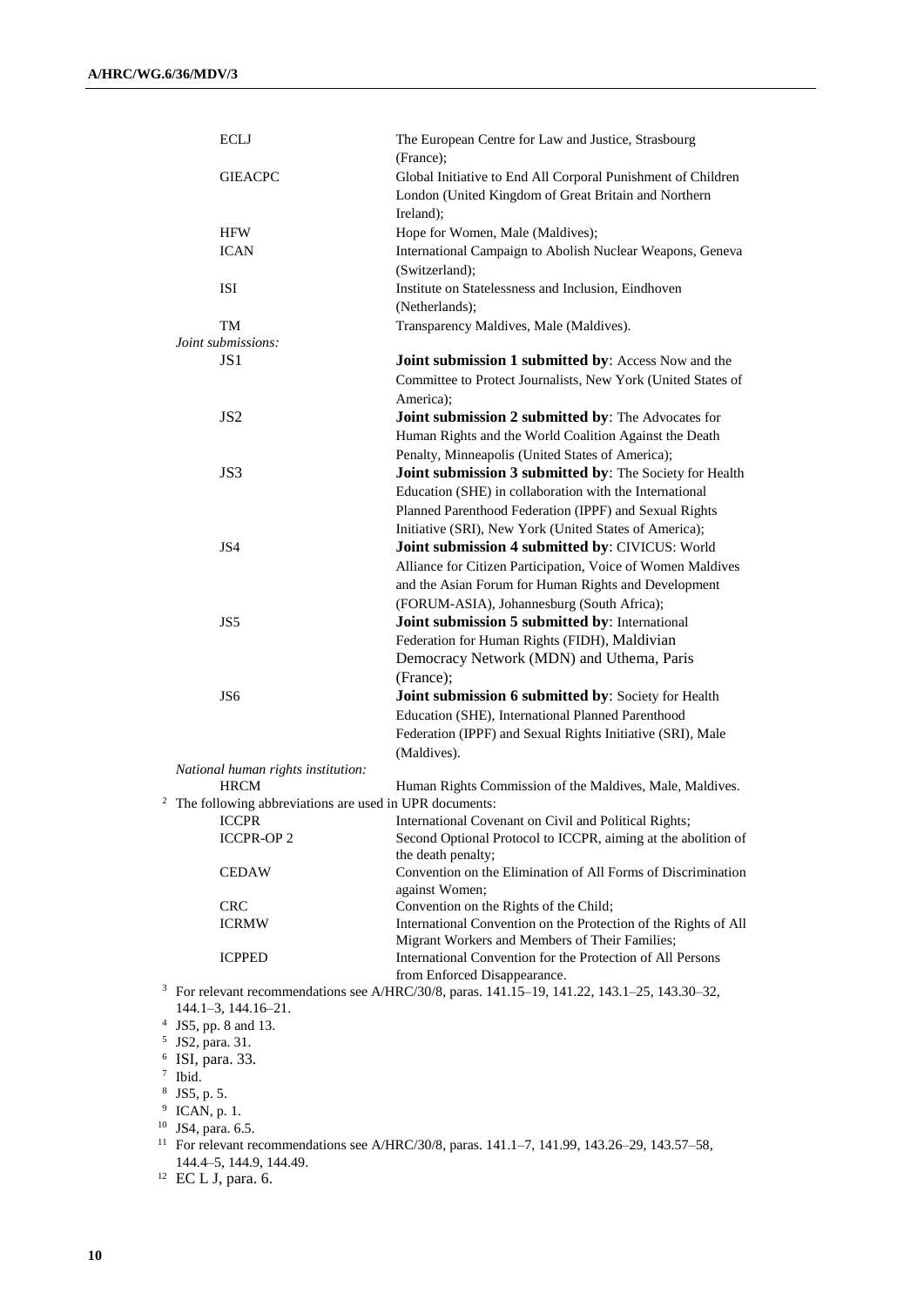- Ibid, para. 11.
- JS4, p. 15.
- Ibid.
- Ibid.
- Ibid.
- JS5, paras. 2-3.
- Ibid, p. 2.
- <sup>20</sup> For the relevant recommendations, see A/HRC/30/8, paras.  $141.21$ ,  $143.76$ ,  $144.6-8$ .
- <sup>21</sup> JS5, para 10.
- Ibid, para. 11.
- <sup>23</sup> For relevant recommendations see A/HRC/30/8, paras. 141.21, 143.76, 144.6–8.
- HRCM, para. 42.
- Ibid, para. 46.
- <sup>26</sup> For relevant recommendations see A/HRC/30/8, paras. 141.126-129, 143.71.
- HRCM, para. 47.
- Ibid, para. 48.
- JS4, para 4.7.
- Ibid
- For relevant recommendations see A/HRC/30/8, paras. 143.43–44, 144.12–15, 144.22–39.
- JS2, paras. 4-6.
- JS2, para. 31.
- For relevant recommendations see A/HRC/30/8, paras. 141.74–78, 143.45–56, 143.73–75,143.77–78, 144.40–42.
- JS2, paras. 27-29.
- JS5, paras. 31-32.
- JS1, para. 8.
- For relevant recommendations see A/HRC/30/8, paras. 141.20, 141.82–90, 143.41, 143.59–66, 144.43–48.
- ADF International, paras. 6-7.
- ECLJ, para. 8.
- Ibid, para. 17.
- JS1, para. 7.
- Ibid, para. 33.
- JS1, paras. 16-17.
- Ibid, para. 17.
- For relevant recommendations see A/HRC/30/8, paras. 141.66–70.
- ISI, paras. 30 and 32.
- TM, paras. 10-11.
- Ibid, para. 18.
- JS1, paras. 9-10.
- HRCM, paras. 40-41.
- For relevant recommendations see A/HRC/30/8, paras. 141.103–108, 143.68.
- HRCM, para. 39.
- JS3, para. 12.
- JS5, para 12.
- JS5, p. 6.
- For relevant recommendations see A/HRC/30/8, paras. 141.8–14, 141.81, 141.109–116.
- Human Rights Commission of the Maldives, paras. 21-22.
- For relevant recommendations see A/HRC/30/8, paras. 141.34–65, 141.91–96, 141.131, 143.35–40, 143.42, 143.67, 143.72.
- JS3, p. 7.
- HRCM, para. 32.
- JS6, para. 17.
- JS5, p. 7.
- HRCM, para. 32.
- HFW, p 4.
- Ibid, p5.
- For relevant recommendations see A/HRC/30/8, paras. 141.23–33, 141.79–80, 141.97, 143.33–34, 144.10–11.
- HRCM, paras. 25 and 29.
- GIEACPC, p. 1.
- ISI, paras. 28 and 33.